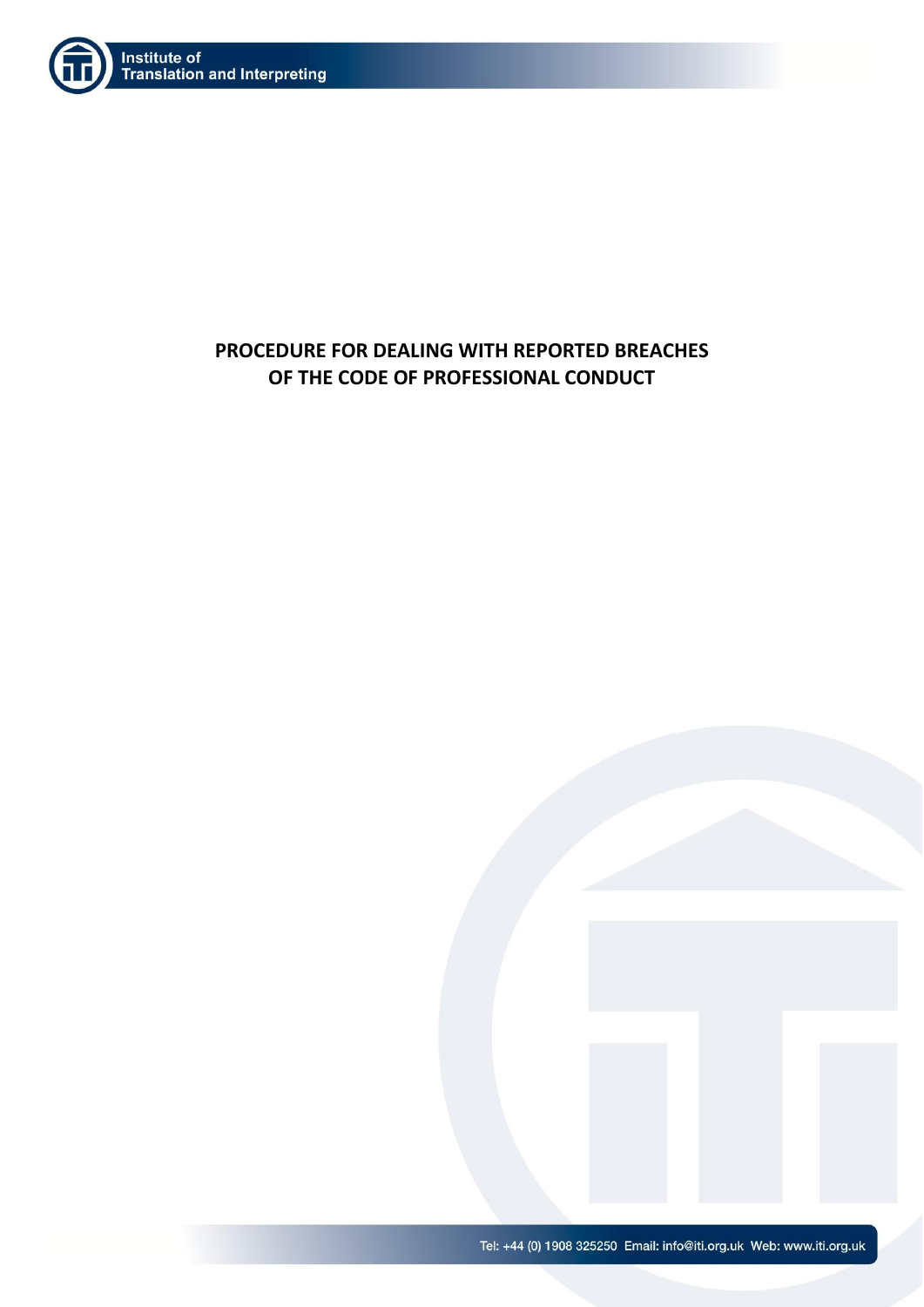

### **CONTENTS**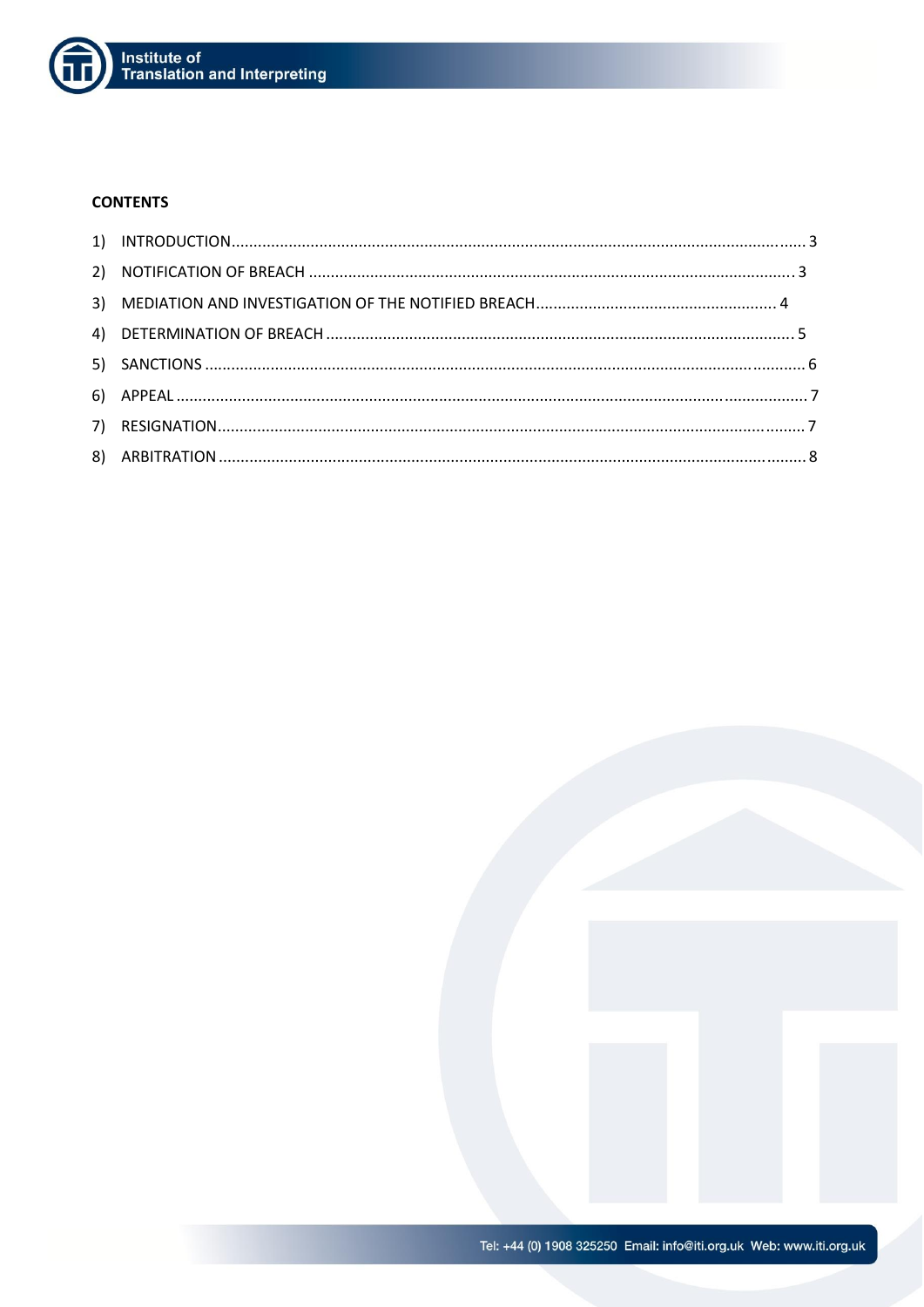## **1) INTRODUCTION**

- 1.1 This procedure applies to all and any breaches of the Code of Professional Conduct ("the Code") of the Institute of Translation & Interpreting ("ITI"), of all other rules within the remit of ITI's Professional Conduct Committee ("the PCC") (such as ITI's Equality and Diversity or Bullying and Harassment policies), whether such breaches are reported to ITI by written communication, by telephone or via a third party, or are suspected by ITI on the basis of information it receives to suggest that a member's conduct may not be compliant with the Code. The subsequent formal notification must be submitted by the entity making the notification ("the Notifier") in accordance with clause 2.2 below.
- 1.2 This procedure comes into effect on 1 January 2014, as approved by the ITI Board. The Procedure will remain in force until amended or revoked by the Board. Notification of any breach relating to incidents prior to 1 January 2014 cannot be dealt with retrospectively and will need to be resubmitted, subject to the provisions of clause 2.
- 1.3 Action may only be taken against a member in accordance with this procedure where there are grounds to believe that a breach of the Code has occurred.
- 1.4 Breaches of the Code are overseen by the PCC.
- 1.5 Where the breach is alleged against the chairman of the PCC ("PCC Chair"), the Board will appoint an interim PCC Chair to oversee the breach.
- 1.6 Notifications of breaches committed by non-members are outside of the scope of this procedure.
- 1.7 Commercial disputes are not covered by this procedure. Please see our separate Commercial Disputes Policy.

# **2) NOTIFICATION OF BREACH**

- 2.1 Notification of a breach may be submitted by a member, by a non-member (such as staff of the Institute, a member of the public, or a client of a member), or by the Institute, such notifications being lodged on behalf of the Institute by the Chief Executive/the Company Secretary. Each notification must relate to a specific member and in the event that the breach involves multiple members, separate notifications must be made for each.
- 2.2 Once completed, the notification of a breach should be submitted to the PCC Chair via the appropriate form on the ITI website, by email to *[itipcc@iti.org.uk](mailto:itipcc@iti.org.uk)* or by post for the attention of the PCC Chair, Institute of Translation & Interpreting, Suite 141, Milton Keynes Business Centre, Foxhunter Drive, Linford Wood, Milton Keynes MK14 6GD.
- 2.3 The PCC Chair and Chief Executive will together carry out a preliminary review of the notified breach to determine how it is to be handled. The options available to the PCC Chair and Chief are:
	- (a) To dismiss the notified breach on the basis that it is vexatious or trivial or contains factually unreliable information
	- (b) Place the notified breach on hold on the basis that it is subject to pending civil or criminal action in the courts (in which case the notified breach will be reconsidered on conclusion of such action)
	- (c) To refer the notified breach for mediation and investigation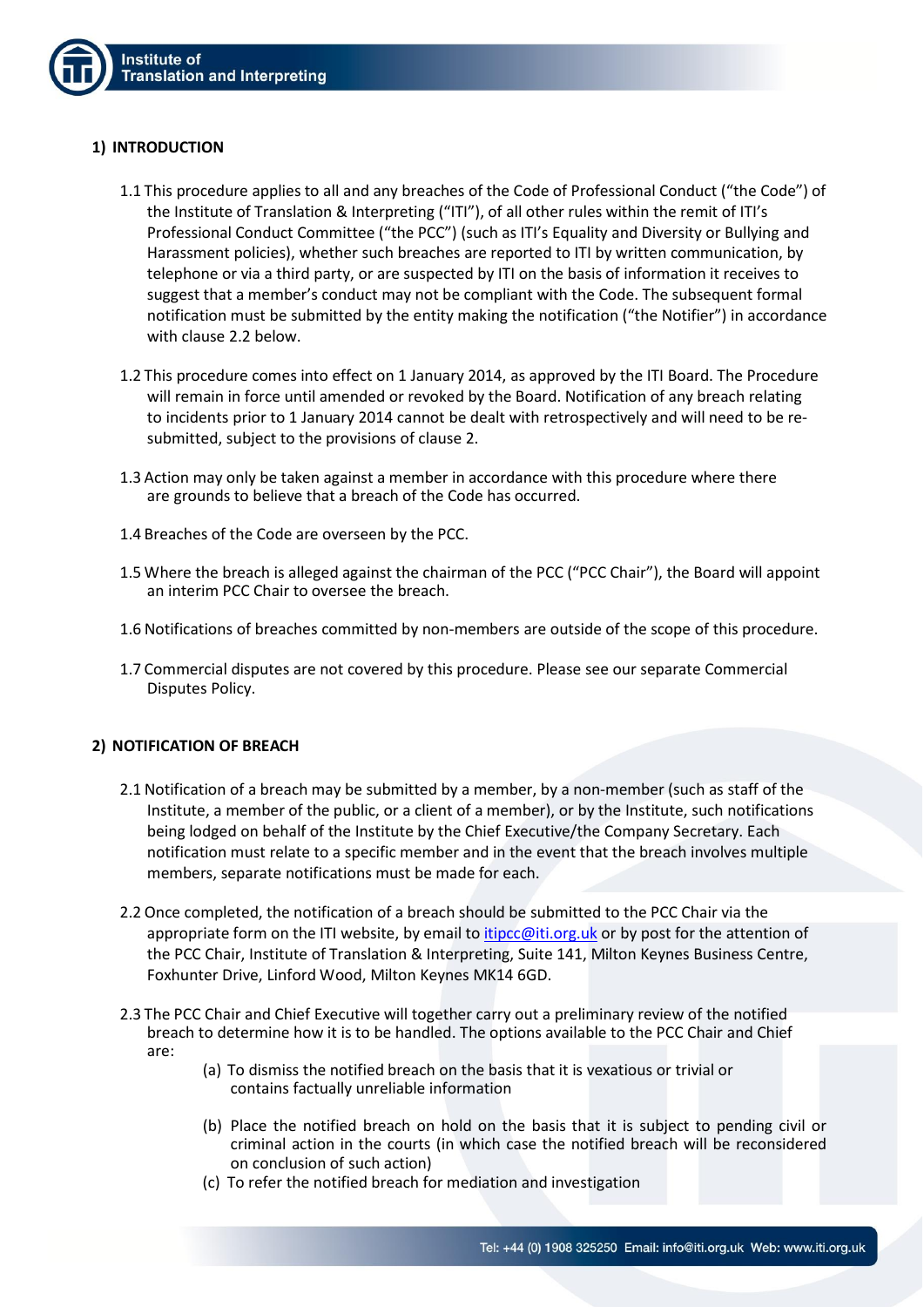- (d) To refer the notified breach for independent arbitration if the PCC Chair and Chief Executive determine that the ITI PCC process is for whatsoever reason incapable of ensuring a fair investigation and hearing.
- 2.4 The PCC Chair will inform the Notifier and the member alleged to have breached the Code of the selected option.
- 2.5 Notification of a breach that relates to events that took place 12 months ago or more will not normally be considered except in exceptional circumstances because it will be difficult for the parties to recall accurately events that occurred before this period.

#### **3) MEDIATION AND INVESTIGATION OF THE NOTIFIED BREACH**

- 3.1 In the event of a decision by the PCC Chair and Chief Executive to refer the notification of the breach for mediation and investigation, they will appoint an independent Mediator. The independent Mediator shall strive in the first instance to reach an outcome that is acceptable to both the Notifier and the member alleged to have breached the Code. The independent Mediator shall report any mediated resolution to the PCC Chair and the Chief Executive.
- 3.2 In the event of successful mediation, the costs of mediation will be shared equally between ITI, the Notifier and the member alleged to have breached the code.
- 3.3 If the PCC Chair and Chief Executive believe that the mediated resolution does not serve the interests of ITI, or the independent Mediator is unable for whatsoever reason to achieve an outcome that is acceptable to both the complainant and the member alleged to have breached the Code, the breach shall be submitted for further detailed independent investigation.
- 3.4 The independent Investigator shall undertake a full assessment of the notified breach. Supporting and substantiated evidence shall be sought in writing, as appropriate, from the Notifier, the member alleged to have breached the Code and any other such individuals or entities who may have information regarding the notified breach.
- 3.5 All investigations will be undertaken in the strictest confidence and all written communications, whether sent by post or by email, should be marked 'private and confidential – for addressee only'.
- 3.6 Following completion of an investigation, a report ("the Investigation Report") shall be compiled for the PCC on the basis of the evidence collected and in a format agreed by the PCC Chair, presenting the evidence in a clear, ordered manner for consideration by a disciplinary hearing panel. The report is passed to the PCC once the independent Investigator is satisfied that it meets the PCC's requirements, but shall be submitted no more than 14 days following the independent Investigator's appointment. The report will not make any recommendation to the hearing panel. A copy of the Investigation Report is only provided to the parties concerned and the hearing panel. Anonymised records of the investigation shall be kept by the ITI office.
- 3.7 Within 10 days of receipt of the Investigation Report by the PCC, the PCC Chair shall be instructed by the PCC to write to the member alleged to have breached the Code to confirm that the notified breach will be the subject of a disciplinary hearing.
- 3.8 When a notified breach is the subject of a disciplinary hearing, the PCC Chair shall:
- (a) with at least 28 days' notice inform the member alleged to have breached the Code and the Notifier of the date, time and place of the hearing, their rights under this Procedure for Dealing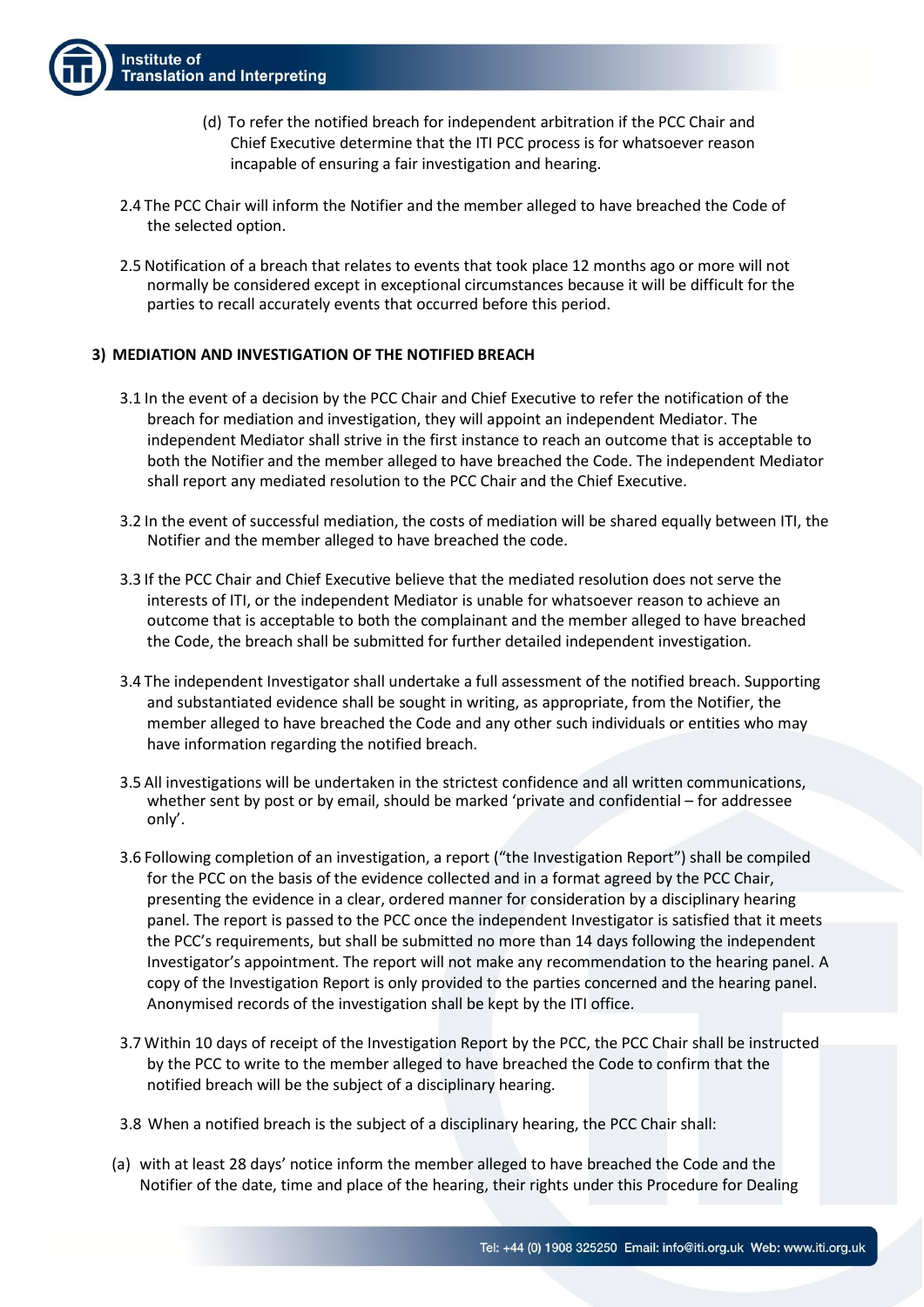with Reported Breaches of the Code of Professional Conduct and the procedure to be followed at the hearing;

- (b) send the member alleged to have breached the Code and the Notifier a copy of the Investigation Report;
- (c) inform the member alleged to have breached the Code and the Notifier that they may request a postponement of the hearing, to be submitted in writing within the next 14 days, with full reasons for the request.
- (d) advise the member alleged to have breached the Code and the Notifier that (unless a postponement is requested and granted), the hearing will proceed, whether or not they choose to attend, but that they may submit written representations, no less than 14 days before the hearing, to be considered in their absence if they so wish;
- (e) require the member alleged to have breached the Code to submit to the PCC Chair and the Notifier, not less than 14 days before the hearing, a list of the documents on which the member intends to rely when presenting the case, together with copies of the documents and copies of any witness statements;
- (f) require the Notifier to submit to the PCC Chair and the member alleged to have breached the Code, not less than 14 days before the hearing, a list of the documents upon which the Notifier intends to rely when presenting the case, together with copies of the documents and copies of any witness statements;
- (g) after 14 days, in the case that no response has been received from the member alleged to have breached the Code and/or the Notifier of their intention to appear at the hearing and, if so, whether in person or accompanied by one other individual in each case; request confirmation from each party as appropriate.

## **4) DETERMINATION OF BREACH**

4.1 The disciplinary hearing panel ("the Disciplinary Panel") will be appointed by the PCC Chair and will comprise two other members of either the PCC or other suitable ITI members, one of whom will act as Chair of the Disciplinary Panel, and a lay expert with experience of hearing disciplinary cases. The PCC Chair will not be eligible to sit on the Disciplinary Panel. In determining the composition

of the Disciplinary Panel, the PCC Chair shall take the following factors into account:

- (a) The severity of the breach
- (b) The skills required to hear the breach
- (c) The impartiality of the Panel members and any potential conflicts of interest. No person shall be appointed to a panel when there is any conflict of interest, bias or other factor, such that it would be likely to prejudice fair consideration of the breach. Discretion lies with the PCC Chair when appointing a panel to decide if a conflict of interest or other relevant factor exists in respect of the intended panel members. In the case of a dispute the Chair of the Board shall decide the issue, where the Chair of the Board is subject to the investigation, the Chief Executive shall decide. This decision shall be final.
- 4.2 The member alleged to have breached the Code and the Notifier have the right to attend the meeting in person and be accompanied by one other person ("Companion"; please refer to the separate Guide to Role of Companion. [If either the Notifier or the member so chooses, they may attend the hearing by telephone conference or nominate a representative to attend on their behalf.]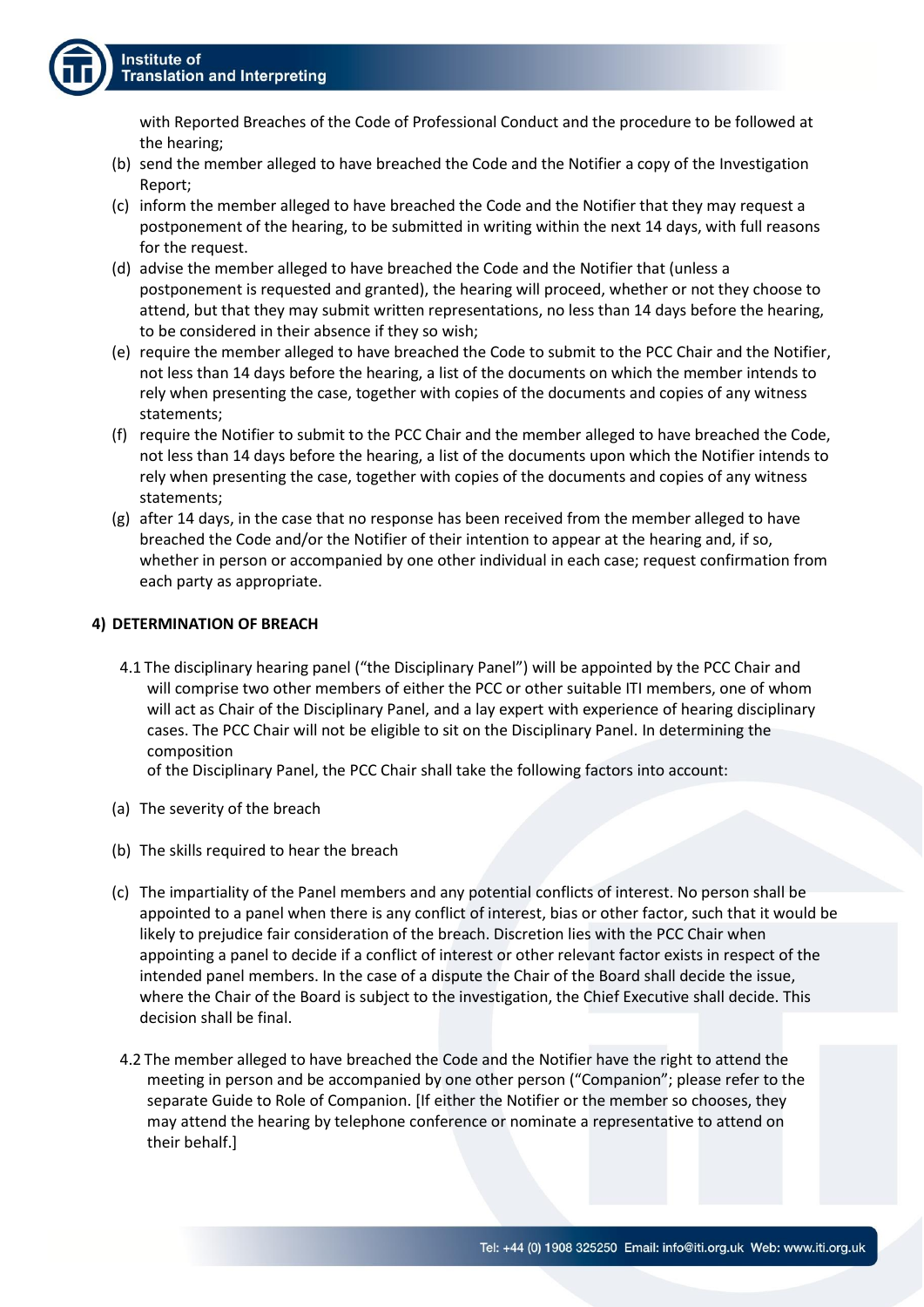- 4.3 Copies of the Investigation Report, together with copies of any documents and copies of any witness statements will be provided to the Disciplinary Panel at least 14 days before the hearing.
- 4.4 At the hearing, the member alleged to have breached the Code and the Notifier will be given the opportunity to make oral submissions and will be required to answer questions put to them by the Disciplinary Panel.
- 4.5 On conclusion of the hearing, the member alleged to have breached the Code and the Notifier will be dismissed from the hearing and the Disciplinary Panel will then deliberate in private. The member alleged to have breached the Code and the Notifier may be asked to wait for a decision to be issued

on the same day orally or the Disciplinary Panel may inform the member alleged to have breached the Code and the Notifier that a decision will be issued in writing.

- 4.6 If the decision of the Disciplinary Panel is that no breach of the Code of Professional Conduct has occurred, the PCC Chair will write to the member alleged to have breached the Code and the Notifier to inform them of this decision.
- 4.7 If the decision of the Disciplinary Panel is that there has been a breach of the Code of Professional Conduct, they will then consider the appropriate sanction to be imposed, selected from the possible sanctions set out at section 5 below.

#### **5) SANCTIONS**

- 5.1 Any of the following sanctions may be imposed where the decision of the Disciplinary Panel is that there has been a breach of the Code of Professional Conduct:
	- (a) An undertaking from the member as to future conduct
	- (b) An undertaking from the member to participate in (and pay the costs of) appropriate training and complete such training to the satisfaction of the Institute
	- (c) A written warning
	- (d) Suspension for a period of 6 or 12 months
	- (e) Expulsion of the member
	- (f) An award of costs; costs to be awarded at the discretion of the Disciplinary Panel and shall take into consideration the costs of the failed mediation, the investigation and hearing
- 5.2 In considering the appropriate sanction the Disciplinary Panel may take into

account: (a) The severity of the breach

- (b) Any remorse shown by the member and whether they have apologised
- (c) A deterrent to other members from committing similar breaches
- (d) Any other breach of the Code of Professional Conduct which has resulted in a sanction being imposed on the member, in the last 12 month rolling period.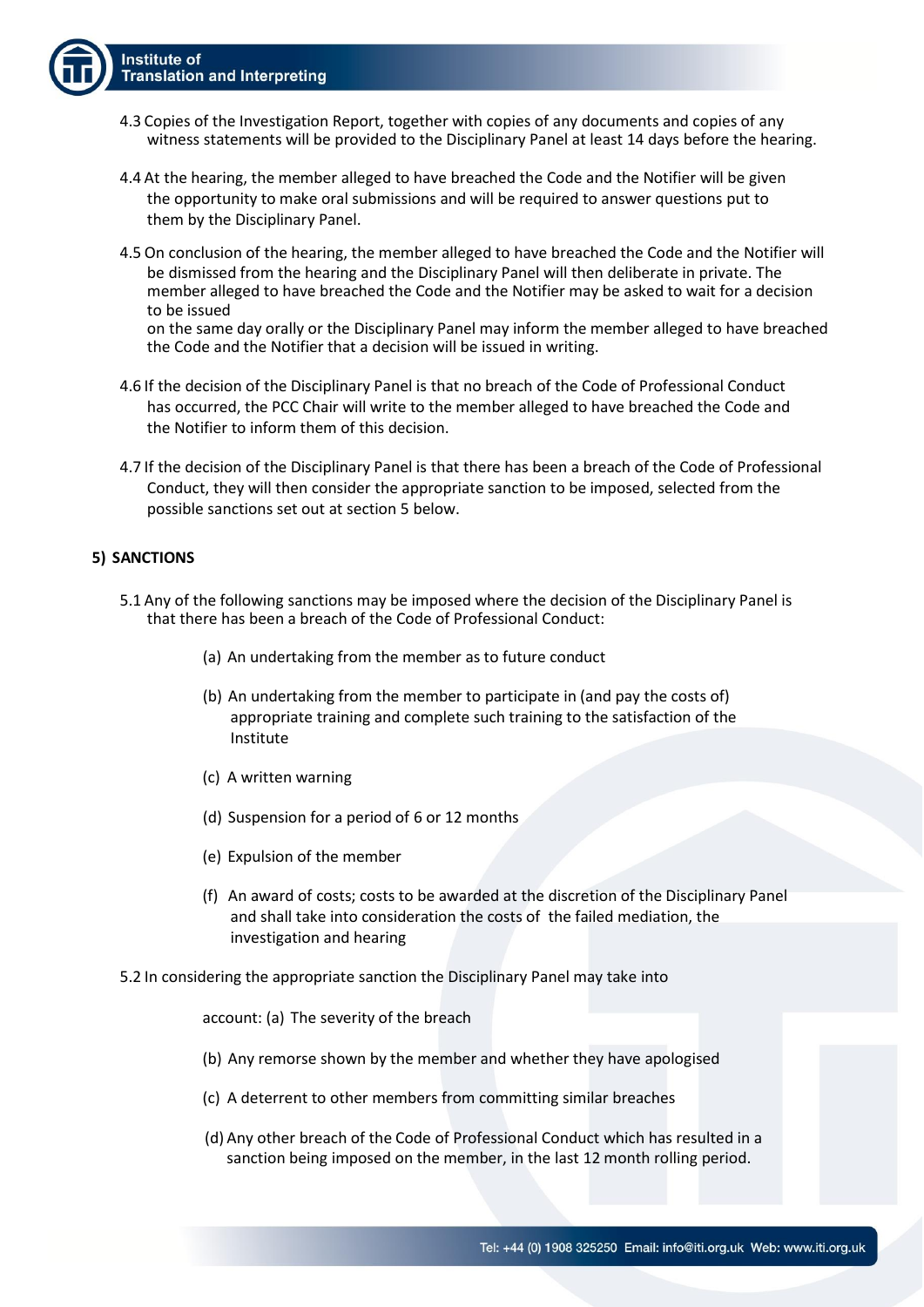

- 5.3 The PCC Chair will then write to the member alleged to have breached the Code and the Notifier to inform them of:
	- (a) The decision
	- (b) The sanction imposed
	- (c) The reason for the decision and the severity of the sanction
- 5.4 The PCC Chair will also include in the letter to the member alleged to have breached the Code and the Notifier that they have a right to appeal either the decision or the sanction or both, by writing to the Chief Executive within 21 days of the date of the letter.

### **6) APPEAL**

- 6.1 Upon receipt of an appeal, the Chief Executive will appoint an Appeal Panel comprising 3 members of the Board, one such member to be appointed as Appeal Chair. No member with any prior knowledge of the matter or who formed part of either the Investigation Panel or Disciplinary Panel can form part of the Appeal Panel.
- 6.2 The appellant will be informed of the establishment of the Appeal Panel, the names of its members and the date of the appeal meeting, giving at least 21 days' notice of the meeting.
- 6.3 The Appeal Panel may review the documentation provided to the Disciplinary Panel and may make further investigations as appropriate but shall only take into account facts and conditions known to the Disciplinary Panel at the time of its decision.
- 6.4 The appellant has the right to attend the appeal hearing in person and be accompanied by a Companion. If they are unable to attend the meeting they may:
	- (a) request a postponement( this must be submitted in writing with full reasons for the request)
	- (b) nominate a representative to attend on their behalf, except for a legally qualified representative
	- (c) make written submissions
- 6.5 At the appeal hearing the member alleged to have breached the Code and who has submitted the appeal will be given the opportunity to make oral submissions.
- 6.6 On conclusion of the appeal hearing, the appellant will be dismissed from the appeal hearing and the Appeal Panel will deliberate their decision in private. The appellant may be asked to wait for a decision to be issued on the same day orally or the Appeal Panel may inform them that a decision will be issued in writing.
- 6.7 The Appeal Panel may decide:
	- (a) to affirm the original decision
	- (b) to affirm the original sanction